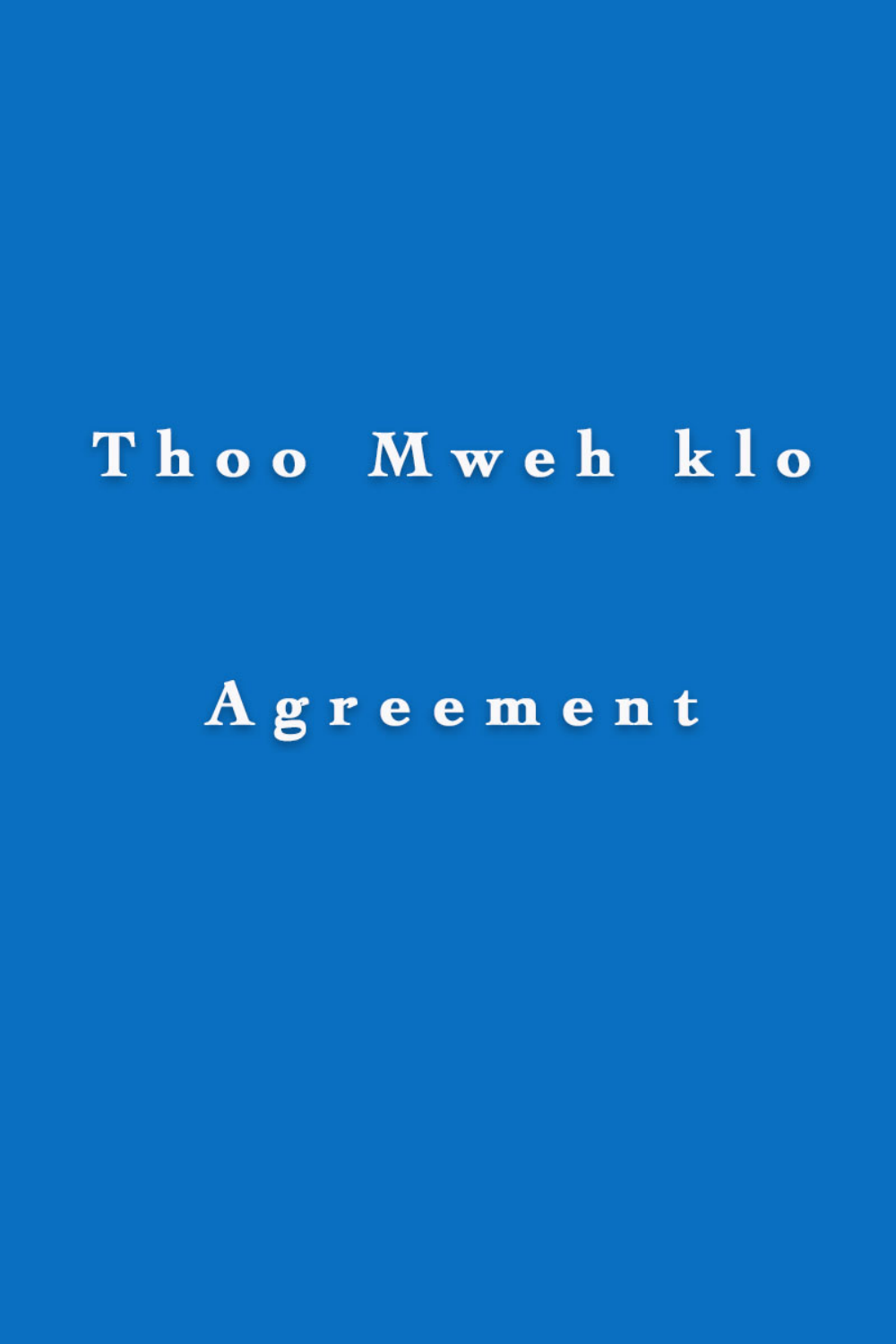## **THOO MWEH KLO AGREEMENT1**

December 14, 1998

Burma is a country inhabited by many indigenous ethnic nationalities. In the modern Burmese history, even though the consensus agreement between General Aung San and the leaders of indigenous ethnic nationalities had achieved national solidarity and obtained independence, this solidarity deteriorated along with the death of general Aung San.

As a consequence of long years of oppression under the military dictatorship, the national solidarity is in a vulnerable state of total disintegration. The immediate need of the people of all the nationalities, being the abolition of the military dictatorship and the building of a modern society with lasting peace and prosperity, could be achieved only through a consolidated national strength. Thus, the building of national solidarity is the main task of the people of all the nationalities, today. Just as the National League for Democracy (NLD), led by Daw Aung San Suu Kyi, and the political parties representing the nationalities, jointly and actively have been undertaking the said task, we, the 23 organizations, whose signatures appeared below, successfully held the "Seminar on National Solidarity," from the 12th to 14th of December, 1998, at Thoo Mweh Klo, Kawthoolei State, and unanimously reached the agreement given below.

- 1. The Seminar recognized that the 1947 Panglong Agreement and pledges contained in the Agreement, the 1990 Bo Aung Kyaw Street Declaration, the 1992 Marnerplaw Agreement and the 1997 Mae Tha Raw Hta Agreement are the historic agreements representing the fundamental interest of the ethnic nationalities and the people.
- 2. The Seminar unanimously determined that the conflict prevailing in Burma is a conflict between the oppressive military dictatorship, on the one side, and the oppressed people of all the nationalities on the other, and as it has been intensifying, day by day, it is now approaching a decisive stage.
- 3. As a result of domination of the SLORC/SPDC military dictatorship, there was lack of democratic rights and loss of the rights of the nationalities, in present day Burma. Therefore, it was unanimously decided that the abolishment of the military dictatorship was the principal and common task of the country.
- 4. It was decided that all political parties, organizations and individuals, irrespective of race, religion and political ideology, were to join hands and work together, starting from the lowest possible stage, in the struggling for the abolition of the SLORC/SPDC military dictatorship.
- 5. The SLORC/SPDC has no right to lead in organizing and convening the National Convention. Therefore, the Seminar unanimously decided that the National Convention of the SPDC could absolutely not be accepted.
- 6. The Seminar unanimously decided to promote and practice the multi-party democratic system, in accordance with aspiration of the entire people of all the Nationalities.
- 7. The Seminar unanimously decided to establish a genuine federal union, composed of national states, having national equality and full right of self-determination.
- 8. The Seminar decided to support the demand for the convening of parliament, formation of the Committee Representing People's Parliament and the Parliamentary Affairs Committees by the

 $\overline{a}$ 

<sup>&</sup>lt;sup>1</sup> Ethnic Nationalities Council, Historic Agreements, available at http://www.encburma.org/ agreements.htm (Last visited on January 5, 2007).